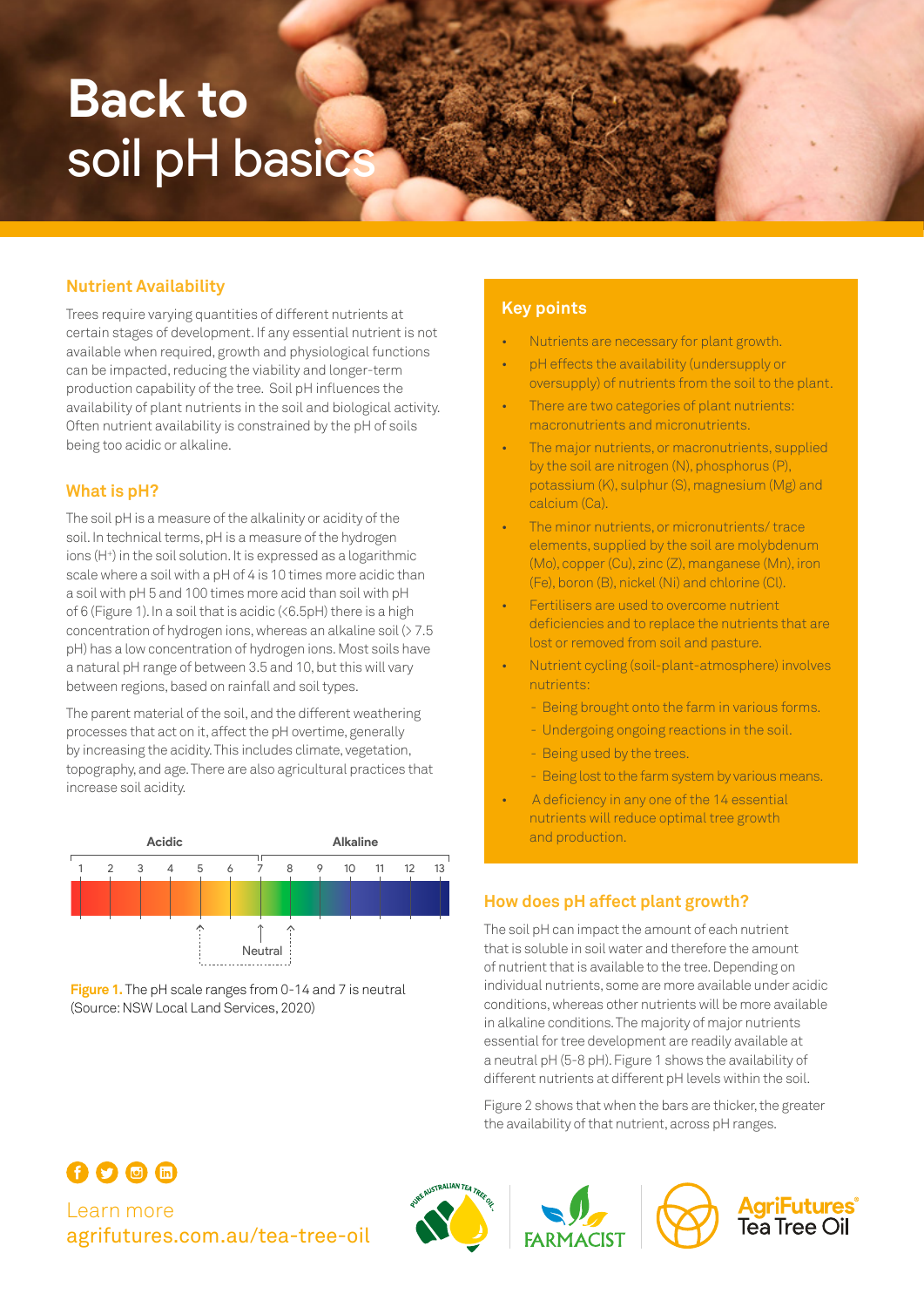

**Figure 2.** How soil affects availability of plant nutrients (Source: www.agrobest.com.au)

Most soil in the Northern Rivers of NSW is acidic, with a pH of around 4.5-5.5. This can result in poor plant growth as a result of one or more of the following:

#### **Aluminum toxicity**

When pH drops below 5.5, the clay minerals will dissolve and release aluminum into the soil. This can cause aluminum toxicity and restrict root growth, which is the main source for uptake of water and nutrients and can lead to poor plant growth.

Soil test indicators  $\rightarrow$  aluminum of > 15mg/kg

#### **Table 1**

#### **Limestone required to lift the pH of the top 20cm of soil to 5.2 (Source: NSW DPI, 2005)**

| <b>Soil test ECEC</b> | Lime required (t/ha) to lift the pH of the top 10cm: |                 |                 |                 |  |  |
|-----------------------|------------------------------------------------------|-----------------|-----------------|-----------------|--|--|
| (meq/100 g)           | from 4.0 to 5.2                                      | from 4.3 to 5.2 | from 4.7 to 5.2 | from 5.2 to 5.2 |  |  |
| 1                     | 1.6                                                  | $0.8*$          | $0.3*$          | $0.2*$          |  |  |
| $\overline{2}$        | 2.4                                                  | 1.2             | $0.5*$          | $0.4*$          |  |  |
| 3                     | 3.5                                                  | 1.7             | 0.7             | $0.5*$          |  |  |
| 4                     | 3.9                                                  | 2.1             | 0.9             | $0.6*$          |  |  |
| 5                     | 4.7                                                  | 2.5             | 1.1             | 0.7             |  |  |
| 6                     | 5.5                                                  | 3.0             | 1.2             | 0.8             |  |  |
| 7                     | 6.3                                                  | 3.3             | 1.4             | 1.0             |  |  |
| 8                     | 7.1                                                  | 3.8             | 1.6             | 1.1             |  |  |
| 9                     | 7.9                                                  | 4.2             | 1.8             | 1.2             |  |  |
| 10                    | 8.7                                                  | 4.6             | 1.9             | 1.3             |  |  |
| 15                    | 12.5                                                 | 6.7             | 2.8             | 1.9             |  |  |

\* It is recognised that low rates of lime are impractical to apply, but over liming can cause nutrient imbalances, particularly in these light soils.

#### **Key: Limestone rates per hectare**

| 0.5t/ha | .0 t/ha | 1.5t/ha | 2.0 t/ha | 2.5t/ha | $3$ to $4$ t/ha | Split applications advised |
|---------|---------|---------|----------|---------|-----------------|----------------------------|
|         |         |         |          |         |                 |                            |

#### **Manganese toxicity**

At pH below 5.5, manganese will become very soluble within the soil solution. This can lead to manganese toxicity within the plant. Toxicity will occur on very acid, poorly drained and water- logged soils.

Soil test indicators  $\rightarrow$  extractable manganese > 45mg/kg

#### **Calcium deficiency**

Calcium deficiency can affect both plant growth, and soil physical characteristics. Calcium within the soil will displace

sodium and magnesium from the exchange, improving soil structure, flocculation and aeration of the soil.

Soil test indicators  $\rightarrow$  Exchangeable calcium <5cmol/kg  $\rightarrow$ Calcium Magnesium ratio ideally 2:1  $\rightarrow$  Calcium saturation <80%

#### **Magnesium deficiency**

Acidic soils have a low capacity to absorb magnesium due to excess leaching, especially where cation exchange capacity is low.

Soil test indicators  $\rightarrow$  Exchangeable magnesium < 1.0cmol/kg

#### **What can I do about a low pH?**

Lime is a soil amendment that can be used to increase your pH from an acidic soil to a more neutral soil. To work out how much lime to apply to your soil, identify the base pH of your soil through a soil test, then use Table 1 to calculate the amount of lime to apply.